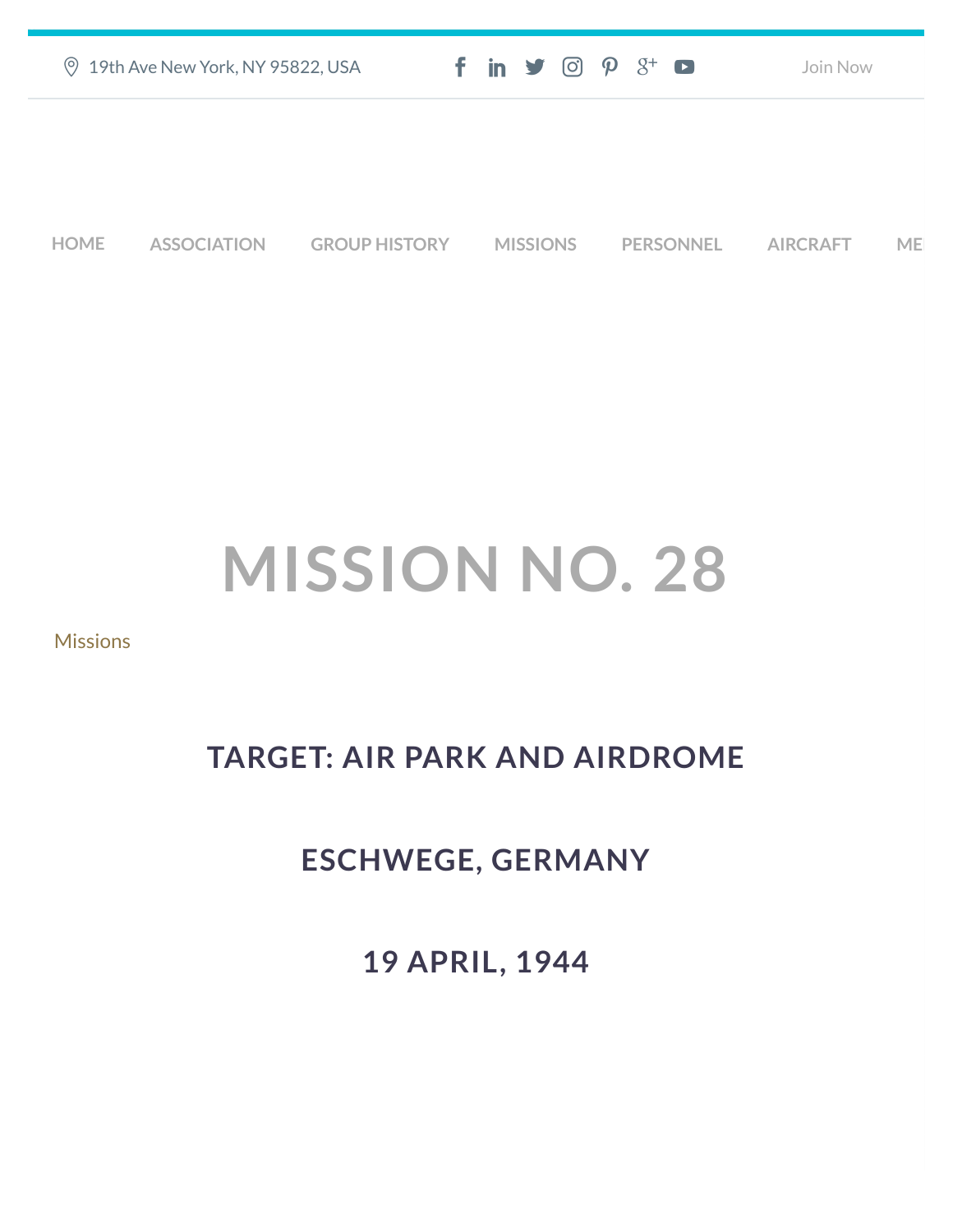

Duration of mission 6 hours and 30 minutes

The target was the Air Park and Airdrome at Eschwege, twenty-six miles east-southeast of Kassel. This was an important center for equipping field-workshop units which went into action on the front lines. The 457th flew with the 40th Combat wing rather than the 94<sup>th</sup> and were escorted by P47, P38 and P51 fighters. Major Rod Francis was Air Commander of the Group, which flew the low box, and Lt. Edward R. Bender was pilot.

The primary target was not bombed because of smoke and haze over the target area. Secondary targets and targets of last resort were bombed, with varied bombing results. The 457th bombed an air field at Kassel. Eleven craft sustained battle damage.

The 457th furnished four aircraft for Air-Sea Rescue. This assignment was completed without incident.

|    |                |                   |           |                   | <b>MISSION NO. 28</b><br>April 19th 1944 |                  |      |
|----|----------------|-------------------|-----------|-------------------|------------------------------------------|------------------|------|
|    | 748th Squadron |                   |           | 749th Squadron    |                                          | 750th Squadron   |      |
|    | A/C #162       |                   | A/C # 985 |                   | A/C # 579                                |                  | A/C# |
| р  | Lt             | Roger W. Birkman  | Ιt        | Donald E. Lady    | Capt                                     | Edward M. Bender | Lt   |
| cp | Lt             | Robert L. Cole    | Lt        | Raymond A. Syptak | Maj                                      | Rod L. Francis   | Lt   |
| n  | Lt             | Solon J. Boydston | Lt        | Judson E. Krueger | Capt                                     | Cavenaugh        | Lt   |
| ь  | Lt             | George A. Sipp    | Lt        | Robert D. Newcomb | Lt                                       | Earl E. Woodard  | Lt   |